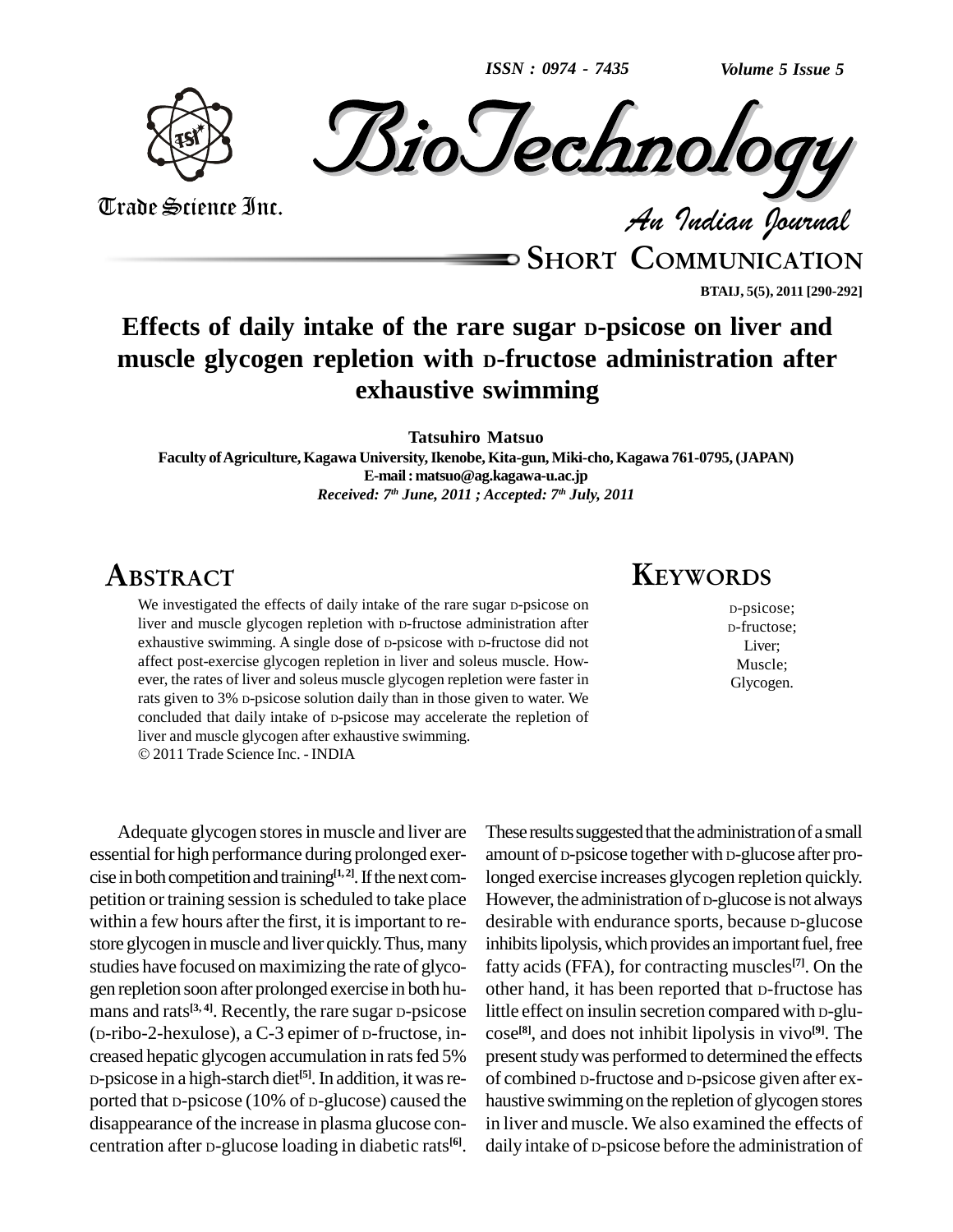### **SHORT COMMUNICATION**

D-fructose and D-psicose on glycogen repletion.

All procedures involving animals were approved by the Animal Care Committee of Kagawa University.

Forty-eight male Wistar rats(3 weeks old) were obtained fromJapanSLC(Shizuoka,Japan).Theywere fed CE-2, a commercial rodent diet (CLEA, Tokyo, nific<br>Japan), and water ad libitum until they were 4 weeks termi<br>old. They were caged individually at  $22\pm2^{\circ}\text{C}$ , with lights were on from 08:00 to 20:00. Each group ofrats was mealfed with CE-2 from 08:00 to 09:00 and from 20:00 to  $\frac{10}{2}$  Liver glycoge  $21:00$ . During the meal-feeding period, half of the rats were given 3% D-psicose solution (P group) and the other half were given water (Wgroup) ad libitum.All the rats were trained by swimming for 15-30 min, 5 days per week, for 3 weeks. The swimming was perdays per week, for 3 weeks. The swimming was per-<br>formed in a plastic pool (50-cm diameter) filled with at<br>33-35°C (50-cm deep). Rats had a sinker correspondformed in a plastic pool (50-cm diameter) filled with at ing to 2% of bodymass, which wastied to their body during training. The rats did not exercise for 3 days after the final training session. In the P group, the drinking liquid was changed from  $D$ -psicose solution to water 2 days before the final experimental day.

On the final day of the experiment, 6 rats from each of the P and W groups were sacrificed at 11:00 (PC exercised for 2.5 h swimming with a load, corresponding 2% of bodymass, tied to their bodies.Immediately after exercise, 6 rats from each of the P and W group were sacrificed at 13:30 (PE and WE groups, respectively). Half of the remaining P group were administered 2 g/kg <sup>D</sup>-fructose solution (PE-F group) and the other half received 2 g/kg <sup>D</sup>-fructose plus 0.2 g/kg <sup>D</sup> psicose solution (PE-FPgroup) at 13:30.Similarly, half of the remaining W group were administered  $2 g/kg$  Dfructose solution (WE-F group) and the other half re ceived 2 g/kg <sup>D</sup>-fructose plus 0.2 g/kg <sup>D</sup>-psicose solution (WE-FPgroup) at 13:30.The PE-F, PE-FP,WE- F, andWE-FPgroups of rats were allowed to recover in their own cages with no drinking water for 2.5 h. All of the remaining rats were sacrificed at 16:00.

Animals were sacrificed by decapitation. Blood was collected and serum was prepared. A portion of the largest lobe of the liver and the soleus muscle were rapidly removed and snap-frozen in liquid nitrogen. All tis-<br>glyc largest lobe of the liver and the soleus muscle were rap-<br>idly removed and snap-frozen in liquid nitrogen. All tis-<br>sue samples were stored at -80°C until analysis. Tissue FP, W glycogen contentswere determined according toLo et

Japan), and water ad libitum until they were 4 weeks termined using Turkey's multiple comparison. Differences al **[10]**. Serum glucose and FFA concentrations were measured enzymatically using kits (Glucose CII-test and NEFAE-test) purchased from Wako Pure Chemical Industries, Osaka, Japan. Mean values of each group were compared by two-way analysis of variance. Sig-<br>nificance of differences between mean values was de-<br>termined using Turkey's multiple comparison. Differences nificance of differences between mean valueswas dewere considered significant at  $p<0.05$ . Statistical ana-



and WC groups, respectively), and the remaining rats W groups respectively. At 16:00,  $\circ$ , PE-F group; •, PE-F group; **Figure 1 : Glycogen levelsin the liver and soleus muscle and concentrations ofserumglucose andFFAbefore and after ex haustive** swimming. Each point represents the mean and stan-<br>dard error for 6 rats. The circles and squares show the P and<br>W groups respectively. At 16:00,  $\circ$ , PE-FP group; •, PE-F group; **dard error for 6 rats.The circles and squaresshow the P and ,WE-FPgroup;,WE-Fgroup. and,administrationof testsolution. \*Significant difference between the values ofthe** two adjacent points (p<0.05). <sup>a,b</sup>Significant difference between **the** values marked with different letters at  $16:00$  (p<0.05).

lyzes were performed using Excel Statistics 2008 (SSRI Co., Ltd., Tokyo, Japan).

 $B_1$  exerging  $B_2$  is the boundary during the 2.5-hourrecovery pe-WE-F and WE-FP groups. The rate of soleus muscle The results of this experiment are shown in Figure 1. Liver and soleus glycogen stores before swimming exercise did not differ between the P and W groups. The 2.5-hour swimming exercise resulted in significant reductions in liver and soleus muscle glycogen stores in both P and W groups but post-exercise glycogen levels in these tissues did not differ between the two groups. Liver glycogen levels in both the P and W groups inriod. The rate of liver glycogen repletion was significantly faster in the PE-F and PE-FP groups than in the glycogen repletion did not differ among the PE-F, PE- FP,WE-F, and WE-FP groups. Soleus muscle glyco gen level wasincreased significantly in the PE-F and

*Indian Journal*